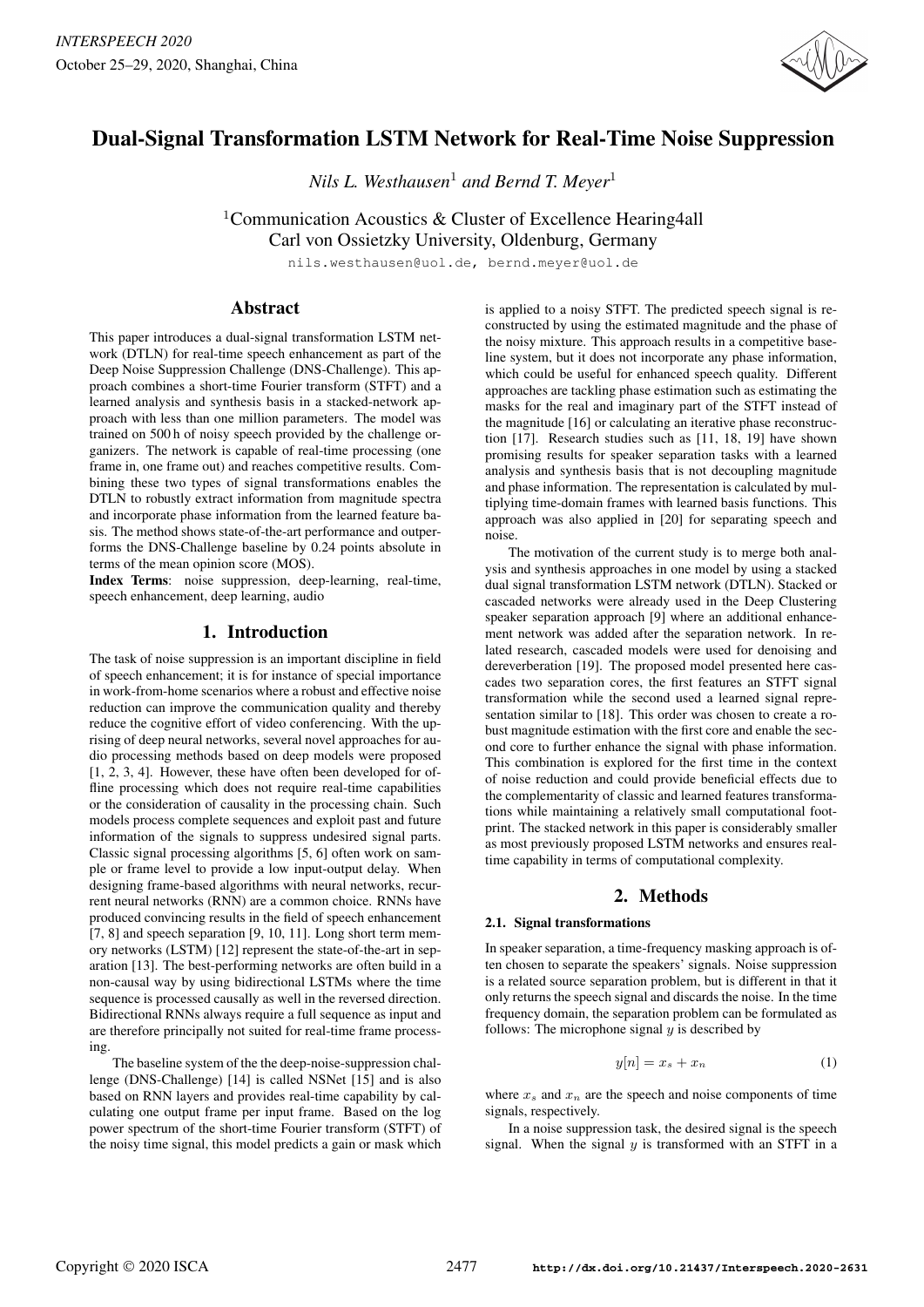complex time-frequency representation (TF), the TF representation of the estimated speech signal  $\hat{X}_s$  can be predicted as follows:

$$
\hat{X}_s(t,f) = M(t,f) \cdot |Y(t,f)| \cdot e^{j\phi y},\tag{2}
$$

where  $|Y|$  is the magnitude of the STFT of y. M is a mask (with masking values ranging from  $0$  to  $1$ ) that is applied to  $Y$ , and  $e^{j\phi y}$  is the phase of the noisy signal.  $\hat{X}_s$  can now be transformed back with an inverse STFT to  $\hat{x}_s$ . In this formulation, the phase of the noisy signal is used to predict the clean speech signal.

The second signal transformation of the DTLN was first proposed by Luo and colleagues [11]. The formulation of the approach is described in the following: The mixture is split into overlapping frames  $y_k$  of length L with frame index k. The frames are multiplied by U, which has  $N \times L$  learned basis functions

$$
w_k = y_k U \tag{3}
$$

to create the feature representation  $w_k$  with dimension  $N \times 1$ of frame  $y_k$ . To recover the speech representation  $d_k$  from  $w_k$ , a mask  $m_k$  can be estimated given by

$$
\hat{d}_k = m_k \cdot w_k,\tag{4}
$$

where  $\hat{d}_k$  is the feature representation at index k of the estimated speech signal.  $\hat{d}_k$  can be transformed back to the time domain by

$$
\hat{x}_k = \hat{d}_k V,\tag{5}
$$

where V contains N learned basis functions of length L.  $\hat{x_k}$  is the estimated frame at index k. The estimated time signal  $\hat{x}_s$  is reconstructed by using an overlap-add procedure.

#### 2.2. Network architecture

The stacked dual-signal transformation LSTM network architecture introduced in this paper has two separation cores containing two LSTM layers followed by a fully-connected (FC) layer and a sigmoid activation to create a mask output. The first separation core uses an STFT analysis and synthesis base. The mask predicted by the FC layer and the sigmoid activation is multiplied by the magnitude of the mixture and transformed back to the time domain using the phase of the input mixture, but without reconstructing the waveform. The frames coming from the first network are processed by an 1D-Conv layer to create the feature representation. The feature representation is processed by a normalization layer before it is fed to the second separation core. The predicted mask of the second core is multiplied with the unnormalized version of the feature representation. The result is used as input to a 1D-Conv layer for transforming the estimated representation back to the time domain. In a last step, the signal is reconstructed with an overlap and add procedure. The architecture is visualized in Figure 1.

To account for the real-time character of the model, instant layer normalization (iLN) is used. Instant layer normalization is similar to standard layer normalization [21] and was introduced as channel-wise layer normalization in [22]. All frames are normalized individually without accumulating statistics over time and are scaled with the same learnable parameters. In the current work, this normalization scheme is referred to as instant layer normalization to differentiate from cumulative layer normalisation [18].



Figure 1: *Illustration of the proposed network architecture. The processing chain on the left shows the first separation core using the STFT signal transformation while the building blocks on the right represent the second core with learned feature transformations based on 1D-Conv layers.*

#### 2.3. Datasets

The training dataset was created from the provided audio data of the DNS-Challenge. The speech data is part of the Librispeech corpus [23], and the noise signals originated from the Audioset corpus [24], Freesound and DEMAND corpus [25]. 500 h of data were created by using the provided scripts. The default SNR range (0 to 40 dB) was changed to -5 to 25 dB to include negative SNRs and limit the total range. To cover a more fine-grained SNR distribution, the number of SNR levels was increased from 5 to 30. All further parameters remained unchanged. The 500 h dataset was divided into training (400 h) and cross validation data (100 h), which corresponds to the common 80:20 % split. All training data was sampled at 16 kHz.

The challenge organizers also provided a test set which contains four different categories each containing 300 samples. The categories are synthetic clips without reverb, synthetic clips with reverb, real recordings collected internally at Microsoft and real recordings from Audioset. The synthetic data was taken from the Graz University's clean speech dataset [26]. The SNRs of the synthetic data were randomly distributed from 0 to 25 dB SNR. The impulse responses of the reverberant data were measured in multiple rooms at Microsoft with reverberation times (RT60) ranging from 300 to 1300 ms. Further, a blind test set was created by the organizers which is evaluated in an ITU P-808 [27] setup. The full details of training and test sets are provided in [14].

To correctly estimate the performance with all objective measures in a noisy reverberant environment, the reverberant single speaker and noise test set of the WHAMR corpus [19] at 16 kHz sampling frequency was used. We turned to this dataset because some objective measures need a properly delayed but clean reference signal for correct calculation. Since these signals are not provided in the DNS-Challenge test set, we used the WHAMR dataset, which has clean non-reverberant speech files accounting for the delay of the impulse response. The used WHAMR test set consists of 3000 mixtures. The speech files are taken from the WSJ0-mix corpus [28] that are often used in speaker separation. The speech files are convolved with room impulse responses with the RT60 ranging from 100 to 1000 ms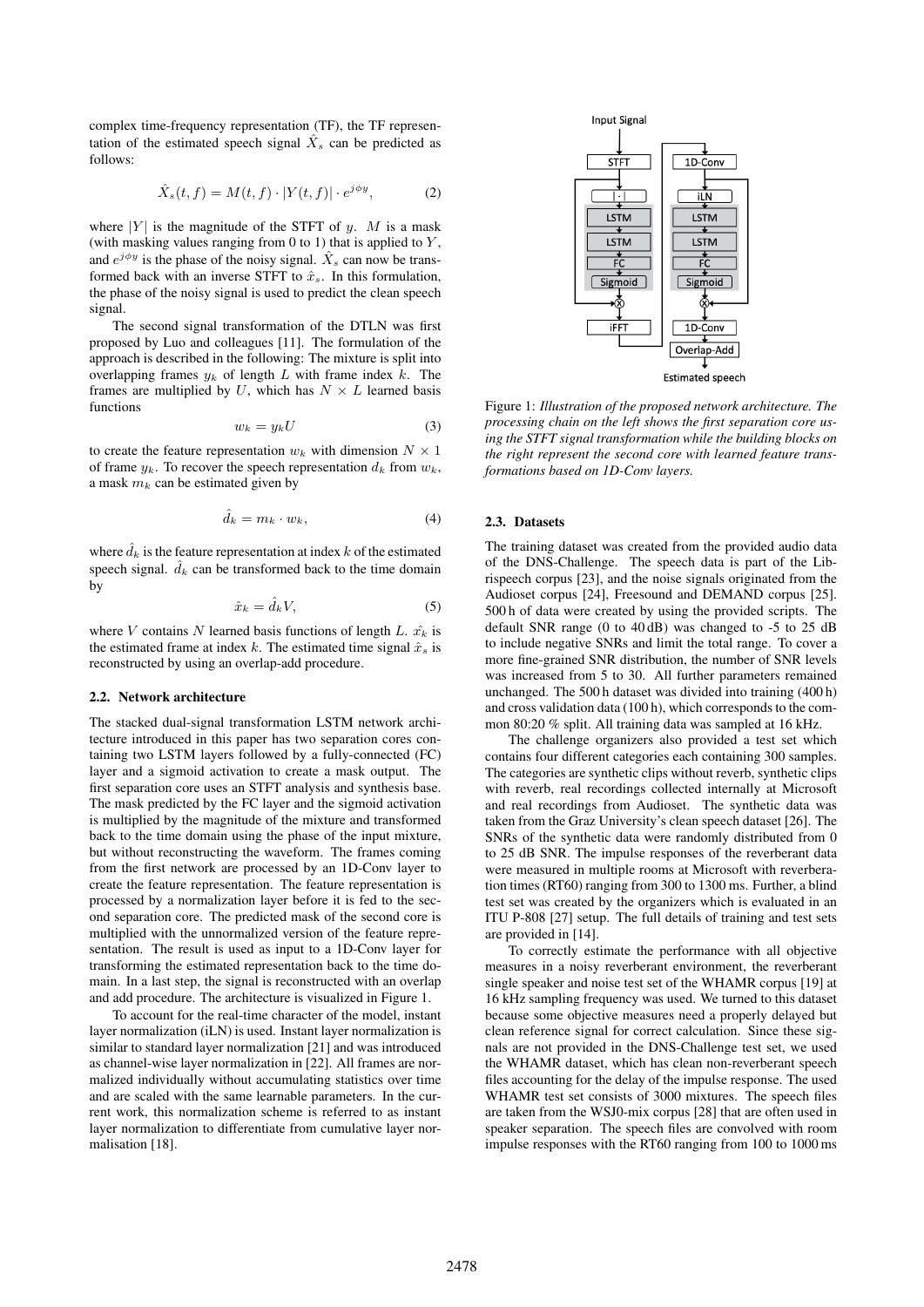that were simulated with Pyroomacoustics [29]. The noise consists of real-life recordings of situations such as coffee shops, restaurants, bars, office buildings and parks. The SNRs range from -3 to 6 dB relative to the speech.

#### 2.4. Model configuration and training setup

The DTLN in this paper<sup>1</sup> has 128 units in each of its four LSTM layers. The frame size is 32 ms and the shift 8 ms. The FFT size is 512 and equal to the frame length. The 1D-Conv Layer to create the learned feature representation has 256 filters. During training, 25% of dropout is applied between the LSTM layers. The Adam optimizer is used with a learning rate of 10e-3 and and a gradient norm clipping of 3. The learning rate is halved if the loss on the validation set does not improve for three consecutive epochs. Early stopping is applied if loss on the validation set does not decrease for ten epochs. The model is trained on a batch size of 32, and each sample has the length of 15 s. The average time for one training epoch on a Nvidia RTX 2080 TI is around 21 minutes.

As training objective the scale-sensitive negative SNR [20] was used. Compared to the Scale Invariant Signal to Noise Ratio (SI-SNR) [11] it should avoid possible level offsets between input mixture and predicted cleaned speech, which is desirable in real-time-processing systems. Also, since it operates in time domain, the phase information can implicitly be considered. In contrast the Mean Squared Error between the estimated and clean magnitude STFT of the speech signal as training objective is not able to use any phase information in the optimization process.

#### 2.5. Baselines

The first baseline is the noise suppression network (NSNet) provided by the challenge organizers. NSNet was optimized with an MSE-based speech distortion weighted loss in frequency domain and was trained on a rather small corpus of 84 h of speech and noise mixtures. It consists of three recurrent layer with 256 gated recurrent units (GRU) [30] and a fully-connected layer with sigmoid activation for mask prediction. The frame size is 20 ms and the frame shift 10 ms. GRUs are similar to LSTMs but without a cell state passed over time.

Additionally, our DTLN method is compared to four models with the same training setup as the proposed model: These models are explored to quantify the effect of using one feature representation only in two different topologies (stacked versus densely-connected LSTMs): The first and the second model consist of four LSTM layers followed by a fully-connected layer with a sigmoid activation to predict a mask. The first one (B1) uses an STFT analysis and synthesis basis, while B2 used a learned basis of size 256. The third (B3) and the fourth model (B4) are stacked models similar to the proposed method. Both separation kernels of B3 are using an STFT base. B4 has a learned feature base of size 256 for both separation kernels. The size of the LSTM layers is chosen with the aim of obtaining a similar size as the DTLN method in terms of the number of parameters. The configurations are again shown in Table 1.

#### 2.6. Objective and subjective evaluation

For comparison of the DTLN approach and the baselines, we use three objective measures, i.e., the Perceptual Evaluation of

Table 1: *Number of parameters and RNN units in each layer for the proposed DTLN approach as well as for the baseline systems.*

| Method                                | # Prams | # Units |
|---------------------------------------|---------|---------|
| NSNet (3 Layer, STFT)                 | 1.27 M  | 256     |
| B1 (4 Layer, STFT)                    | 988 K   | 166     |
| B <sub>2</sub> (4 Layer, learned)     | 984 K   | 139     |
| B3 (2x2 Layer, STFT)                  | 988 K   | 156     |
| B4 (2x2 Layer, learned)               | 987 K   | 95      |
| <b>DTLN</b> (2x2 layer, STFT+learned) | 987 K   | 128     |

Speech Quality (PESQ) [31], the Scale-Invariant Signal to Distortion Ratio (SI-SDR) [32] and the Short Time Objective Intelligibility measure (STOI) [33].

The subjective evaluation was performed with the a ITU-T P.808 setup on the Amazon mechanical Turk (AMT) implemented and organized by Microsoft. In total, there were two evaluation runs, one on the known test data set of the DNS-Challenge and one on a blind test set provided later on. Each file was rated by five or ten judges in the first and second run, respectively.

# 3. Results

The results of the objective evaluation are shown in Table 2 and the subjective evaluation in Table 3. The results are described in the following:

Objective results for the non-reverberant DNS-Challenge test set: In the non-reverberant condition, all models produce improvements over the noisy condition. NSNet is outperformed by the DTLN and all additional baselines. All models trained on 500 h of data are producing similar results. The best results in terms of PESQ, SI-SDR and STOI were reached by the DTLN network. The high values obtained with B3 and the DTLN show the strength of stacked models. Even though B4 is also a stacked model, it performed considerably worse, which is discussed in Section 4.

Objective results for the reverberant DNS-Challenge test set: In this condition, results are not as clear as in the nonreverberant condition. In terms of PESQ, only B4 shows a slight improvement over the noisy condition. For the SI-SDR all models show an improvement, while STOI predicts the highest quality for the original noisy condition. One issue with the intrusive or double-ended measures is that they require a reference signal which is in this case the reverberant clean speech. With this reference signal a potential dereverberation effect by any speech enhancement model would result in a decrease of the objective measures, which presumably is an important factor for these results.

Objective results on the WHAMR test set: All methods are showing an improvement over the noisy condition, with the best scores obtained by the DTLN approach. Similar performance levels are again reached by B3. The baseline shows just a slight improvement for all objective measures. It should be mentioned that the mixtures used in this corpus have a smaller SNR range around 0 and is therefore a more challenging condition for the models.

Subjective results on the DNS-Challenge test sets: The subjective results for the known non-reverberant test set are in line with the objective results. For the reverberant test set, the sub-

<sup>&</sup>lt;sup>1</sup>A Keras implementation of the DTLN can be found at https://github.com/breizhn/DTLN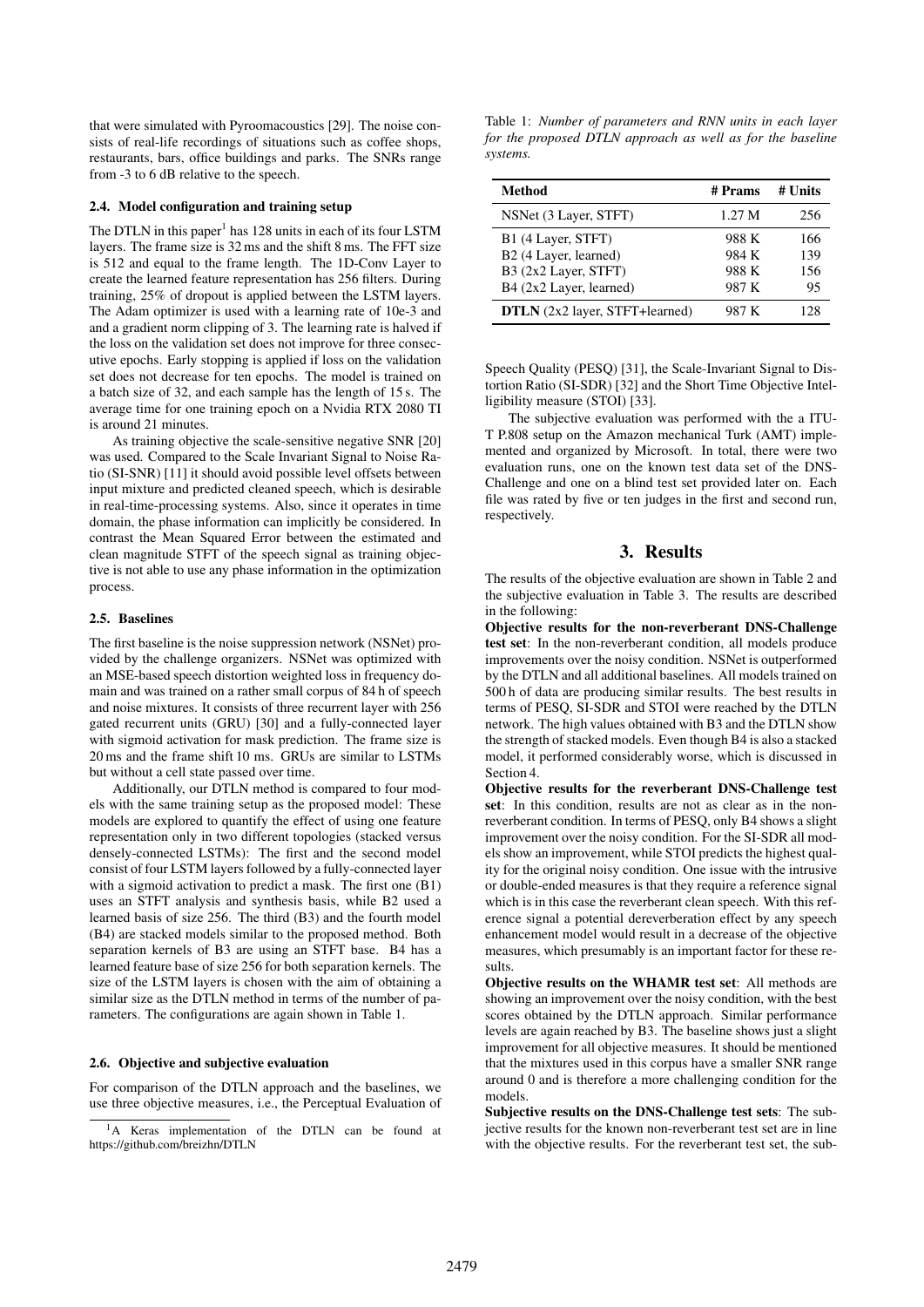Table 2: *Results in terms of PESQ [MOS], SI-SDR [dB] and STOI [%] of the non reverberant test set, the reverberant test set of the DNS challenge and the reverberant single mix test set of the WHAMR corpus.*

|                | <b>DNS</b> test set no reverb |               |             | <b>DNS</b> test set with reverb |               |             | <b>WHAMR</b> test set |               |             |
|----------------|-------------------------------|---------------|-------------|---------------------------------|---------------|-------------|-----------------------|---------------|-------------|
| Method         | <b>PESO</b>                   | <b>SI-SDR</b> | <b>STOI</b> | <b>PESO</b>                     | <b>SI-SDR</b> | <b>STOI</b> | <b>PESQ</b>           | <b>SI-SDR</b> | <b>STOI</b> |
| <b>Noisy</b>   | 2.45                          | 9.07          | 91.52       | 2.75                            | 9.03          | 86.62       | 1.83                  | $-2.73$       | 73.00       |
| <b>NSNet</b>   | 2.70                          | 12.47         | 90.56       | 2.47                            | 9.18          | 82.15       | 1.91                  | 0.34          | 73.02       |
| B1             | 3.00                          | 16.05         | 94.53       | 2.75                            | 11.33         | 85.41       | 2.20                  | 1.95          | 79.93       |
| B <sub>2</sub> | 3.00                          | 15.87         | 94.22       | 2.74                            | 10.92         | 85.05       | 2.18                  | 1.88          | 79.34       |
| B <sub>3</sub> | 3.03                          | 16.27         | 94.74       | 2.70                            | 10.84         | 84.80       | 2.23                  | 1.94          | 80.23       |
| B4             | 2.96                          | 15.51         | 93.86       | 2.76                            | 10.77         | 84.90       | 2.20                  | 1.80          | 78.90       |
| DTI N          | 3.04                          | 16.34         | 94.76       | 2.70                            | 10.53         | 84.68       | 2.23                  | 2.12          | 80.40       |

jective evaluation shows a clear benefit for DTLN relative to the noisy condition and the baseline. This effect is not reflected by the objective measures with exception of the SI-SDR, which shows some improvement over the baseline and the noisy condition. The decrease in quality of the NSNet predicted by PESQ and STOI in the reverberant condition is also observed in the subjective data. Consistent results are obtained with the real recordings, both for the conditions *known* and *blind*.

Table 3: *Subjective ratings in terms of the MOS for the known and blind test set of the DNS-Challenge. The overall 95% confidence intervals for the known and blind test sets are 0.04 and 0.02, respectively.*

| Method       | No<br>reverb |      | With<br>reverb |      | Real<br>recordings |       |
|--------------|--------------|------|----------------|------|--------------------|-------|
|              | known blind  |      | known blind    |      | known              | blind |
| <b>Noisy</b> | 3.02         | 3.32 | 2.44           | 2.78 | 3.01               | 2.97  |
| NSNet 3.14   |              | 3.49 | 2.16           | 2.64 | 2.99               | 3.00  |
| <b>DTLN</b>  | 3.41         | 3.58 | 2.56           | 2.95 | 3.14               | 3.21  |

Results on execution time: In the context of the DNS-Challenge, the execution time of one 32 ms frame on a quadcore I5 6600K CPU was measured. The measurement was performed by either processing a complete sequence or by using frame-wise processing. Execution times of 0.23 ms and 2.08 ms were measured for the sequence and frame-wise processing, respectively. The large difference between sequence and frame processing can be explained by the overhead caused by calling models for prediction in Keras. Converting the model to Tensorflow's SavedModel format reduces the execution time for frame by frame processing to 0.65 ms, which is a large improvement. However, the sequence processing time is nearly three times lower and demonstrates the potential performance on a CPU.

## 4. Discussion

In the following, we first discuss differences between baseline systems, which also has implications for the components of the DTLN system. The results on the non-reverberant, the reverberant and the WHAMR test are showing better results for the systems B1 and B3 (using STFT features) than for B2 and B4 (that used learned feature representations). One potential reason for the better performance with STFTs is the fixed number of parameters across networks, and - since the STFT is fixed and rule-based - it is possible that B1 and B3 exploit the higher

number of parameters available for LSTM layers in comparison to learned-feature approaches.

Secondly, we assume that STFT features provide a higher robustness for noisy input since phase information - which is not useful in high-noise conditions - is discarded. Vice versa, networks using learned features have to determine masks implicitly for both magnitude and phase information. Another possible reason for the difference could be the compression which is performed by the learned feature representation in this work. The learned feature representation maps 512 audio samples to a feature representation of size 256. Feature representations with greater size would have cost even more parameters and it was empirically found that the reduction of the feature representation doesn't have a great impact on the speech quality of the proposed model.

The results also show that stacking networks using STFT and learned feature transformation slightly improves overall baseline systems by using fewer LSTM units than the pure STFT systems. LSTM units are computational more complex as fully-connected or 1D-Conv layers, i.e., a reduction of units is especially desirable for this network type. However, the relatively small difference in terms of objective measures between DTLN and the related systems (B1-B4) also suggests that a part of the performance is generated by the large amount of training data and the training setup.

# 5. Conclusions

This paper introduced an approach for noise suppression based on a stacked dual signal transformation LSTM network for realtime speech enhancement, which was trained on a large-scale data set. We were able to show an advantage of using two types of analysis and synthesis bases in a stacked network approach. The DTLN model works robustly in noisy reverberant environments. Although we combined a basic training setup with a straight-forward architecture, we observed absolute improvements of 0.22 in terms of MOS over all subjective evaluations relative to the noisy conditions.

# 6. Acknowledgements

This research was supported by the DFG (Cluster of Excellence 1077/1 Hearing4all; URL: http://hearing4all.eu). The architecture was partially developed on a GPU donated by the Nvidia GPU Grant program. Thanks goes to challenge organizers from Microsoft for conducting the DNS-Challenge and providing the data and the scripts.